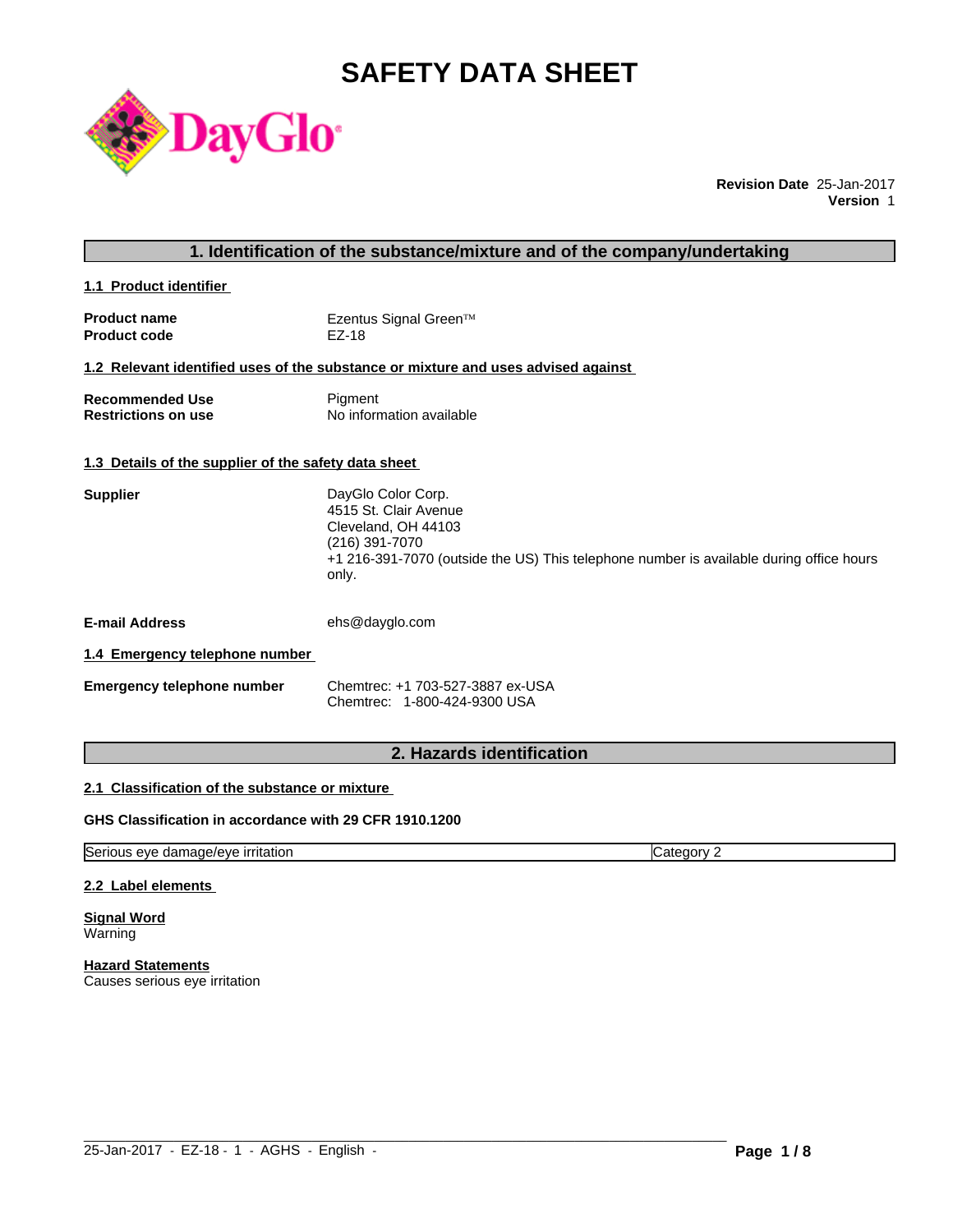

#### **Precautionary Statements - Prevention** Wash face, hands and any exposed skin thoroughly after handling Wear eye protection/ face protection

#### **Precautionary Statements - Response**

IF IN EYES: Rinse cautiously with water for several minutes. Remove contact lenses, if present and easy to do. Continue rinsing If eye irritation persists: Get medical advice/attention

#### **2.3. Other Hazards Hazards not otherwise classified (HNOC)** Not Applicable

#### **2.4 Other information**

Not Applicable

**Unknown Acute Toxicity** 5.09% of the mixture consists of ingredient(s) of unknown toxicity

# **3. Composition/Information on Ingredients**

# **Substance**

**Mixture**

| $\cdot$ Name<br><b>Chemical</b>   | <b>CAS-No</b>    | Weight %         |
|-----------------------------------|------------------|------------------|
| Resin                             | $PROP-77$<br>DAY | 80<br>റ്റ<br>ิษเ |
| -<br><b>Piament Green</b><br>◡.୲. | 328-53-6         |                  |

The exact percentage (concentration) of composition has been withheld as a trade secret.

# **4. First aid measures**

#### **4.1 Description of first-aid measures**

| <b>General advice</b>                                           | No information available.                                                                                                                                                                                               |  |  |  |
|-----------------------------------------------------------------|-------------------------------------------------------------------------------------------------------------------------------------------------------------------------------------------------------------------------|--|--|--|
| Eye contact                                                     | Immediately flush with plenty of water. After initial flushing, remove any contact lenses and<br>continue flushing for at least 15 minutes. Keep eye wide open while rinsing. If symptoms<br>persist, call a physician. |  |  |  |
| <b>Skin contact</b>                                             | Immediate medical attention is not required. Wash off with soap and water.                                                                                                                                              |  |  |  |
| <b>Inhalation</b>                                               | Immediate medical attention is not required. Move to fresh air.                                                                                                                                                         |  |  |  |
| Ingestion                                                       | Do NOT induce vomiting. Drink plenty of water. Consult a physician.                                                                                                                                                     |  |  |  |
| 4.2 Most important symptoms and effects, both acute and delayed |                                                                                                                                                                                                                         |  |  |  |
| <b>Symptoms</b>                                                 | See Section 2.2, Label Elements and/or Section 11, Toxicological effects.                                                                                                                                               |  |  |  |
|                                                                 | 4.3 Indication of any immediate medical attention and special treatment needed                                                                                                                                          |  |  |  |
| Notes to physician                                              | Treat symptomatically.                                                                                                                                                                                                  |  |  |  |
|                                                                 |                                                                                                                                                                                                                         |  |  |  |

 $\_$  ,  $\_$  ,  $\_$  ,  $\_$  ,  $\_$  ,  $\_$  ,  $\_$  ,  $\_$  ,  $\_$  ,  $\_$  ,  $\_$  ,  $\_$  ,  $\_$  ,  $\_$  ,  $\_$  ,  $\_$  ,  $\_$  ,  $\_$  ,  $\_$  ,  $\_$  ,  $\_$  ,  $\_$  ,  $\_$  ,  $\_$  ,  $\_$  ,  $\_$  ,  $\_$  ,  $\_$  ,  $\_$  ,  $\_$  ,  $\_$  ,  $\_$  ,  $\_$  ,  $\_$  ,  $\_$  ,  $\_$  ,  $\_$  ,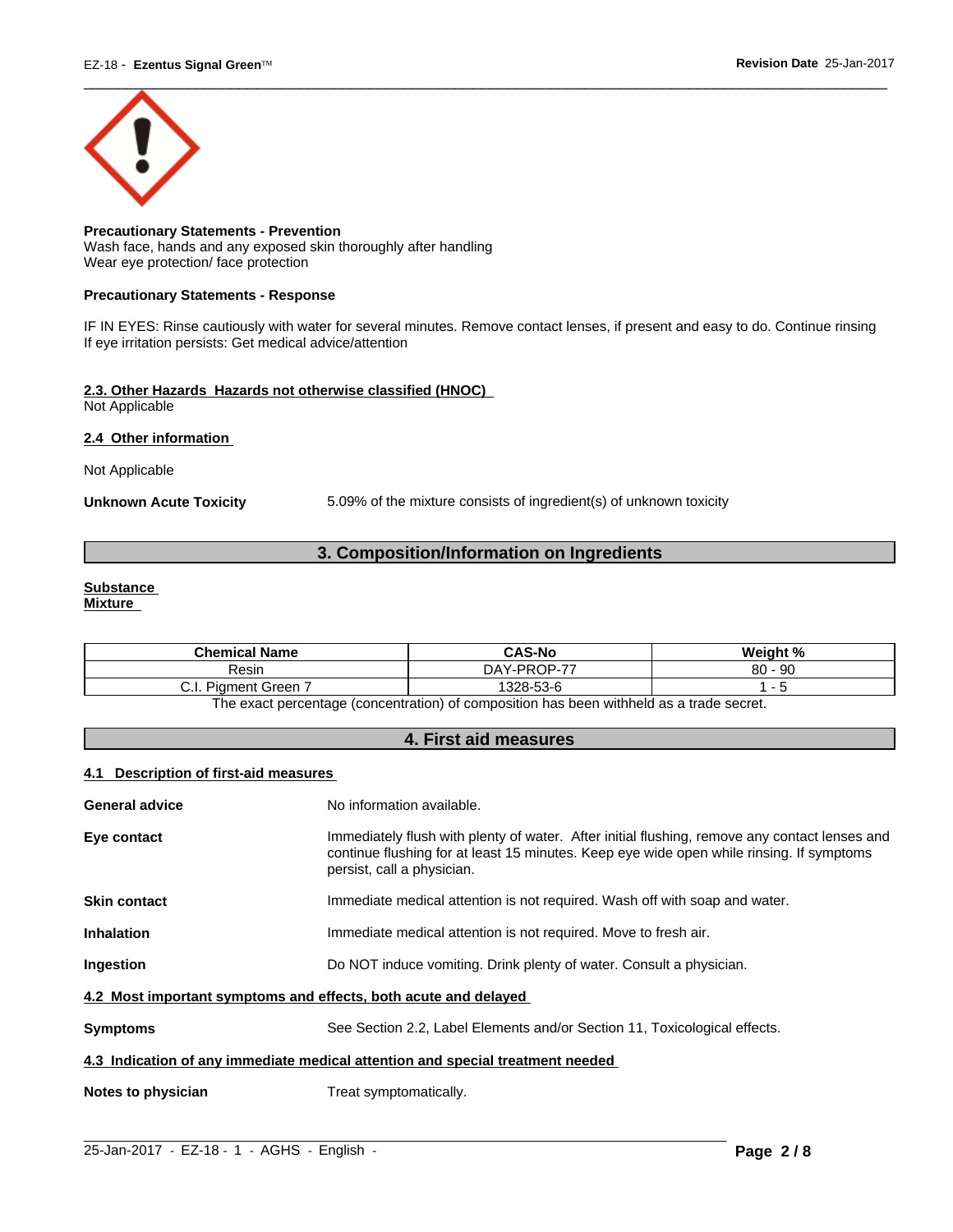# **5. Fire-Fighting Measures**

 $\overline{\phantom{a}}$  ,  $\overline{\phantom{a}}$  ,  $\overline{\phantom{a}}$  ,  $\overline{\phantom{a}}$  ,  $\overline{\phantom{a}}$  ,  $\overline{\phantom{a}}$  ,  $\overline{\phantom{a}}$  ,  $\overline{\phantom{a}}$  ,  $\overline{\phantom{a}}$  ,  $\overline{\phantom{a}}$  ,  $\overline{\phantom{a}}$  ,  $\overline{\phantom{a}}$  ,  $\overline{\phantom{a}}$  ,  $\overline{\phantom{a}}$  ,  $\overline{\phantom{a}}$  ,  $\overline{\phantom{a}}$ 

#### **5.1 Extinguishing media**

#### **Suitable extinguishing media**

Use extinguishing measures that are appropriate to local circumstances and the surrounding environment.

**Unsuitable Extinguishing Media** None.

#### **5.2 Special hazards arising from the substance or mixture**

#### **Special Hazard**

None known based on information supplied

**Hazardous Combustion Products** Carbon oxides. Nitrogen oxides (NOx).

#### **Explosion Data**

**Sensitivity to Mechanical Impact** None.

**Sensitivity to Static Discharge** Fine dust dispersed in air, in sufficient concentrations, and in the presence of an ignition source is a potential dust explosion hazard.

#### **5.3 Advice for firefighters**

As in any fire, wear self-contained breathing apparatus pressure-demand, MSHA/NIOSH (approved or equivalent) and full protective gear.

# **6. Accidental Release Measures**

# **6.1 Personal precautions, protective equipment and emergency procedures**

Ensure adequate ventilation, especially in confined areas. Use personal protective equipment.

#### **6.2 Environmental precautions**

Dust deposits should not be allowed to accumulate on surfaces as these may form an explosive mixture if they are released into the atmosphere in sufficient concentration. Avoid dispersal of dust in the air (i.e., cleaning dusty surfaces with compressed air). Nonsparking tools should be used. Prevent product from entering drains.

#### **6.3 Methods and materials for containment and cleaning up**

| <b>Methods for Containment</b> | Prevent dust cloud. Cover powder spill with plastic sheet or tarp to minimize spreading.                                                                                                                                                                                                                                                                                                |
|--------------------------------|-----------------------------------------------------------------------------------------------------------------------------------------------------------------------------------------------------------------------------------------------------------------------------------------------------------------------------------------------------------------------------------------|
| Methods for cleaning up        | Avoid dust formation. Take precautionary measures against static discharges. Do not dry<br>sweep dust. Wet dust with water before sweeping or use a vacuum to collect dust. Use<br>personal protective equipment. Take up mechanically and collect in suitable container for<br>disposal. Prevent product from entering drains. Keep in suitable and closed containers for<br>disposal. |

#### **7. Handling and storage**

#### **7.1 Precautions for safe handling**

| Advice on safe handling                                          | Avoid dust formation. Take precautionary measures against static discharges. Fine dust<br>dispersed in air may ignite. Wear personal protective equipment. |  |  |  |
|------------------------------------------------------------------|------------------------------------------------------------------------------------------------------------------------------------------------------------|--|--|--|
| <b>Hygiene measures</b>                                          | Handle in accordance with good industrial hygiene and safety practice.                                                                                     |  |  |  |
| 7.2 Conditions for safe storage, including any incompatibilities |                                                                                                                                                            |  |  |  |
| <b>Storage Conditions</b>                                        | Keep tightly closed in a dry and cool place.                                                                                                               |  |  |  |
| <b>Materials to Avoid</b>                                        | No materials to be especially mentioned.                                                                                                                   |  |  |  |

 $\_$  ,  $\_$  ,  $\_$  ,  $\_$  ,  $\_$  ,  $\_$  ,  $\_$  ,  $\_$  ,  $\_$  ,  $\_$  ,  $\_$  ,  $\_$  ,  $\_$  ,  $\_$  ,  $\_$  ,  $\_$  ,  $\_$  ,  $\_$  ,  $\_$  ,  $\_$  ,  $\_$  ,  $\_$  ,  $\_$  ,  $\_$  ,  $\_$  ,  $\_$  ,  $\_$  ,  $\_$  ,  $\_$  ,  $\_$  ,  $\_$  ,  $\_$  ,  $\_$  ,  $\_$  ,  $\_$  ,  $\_$  ,  $\_$  ,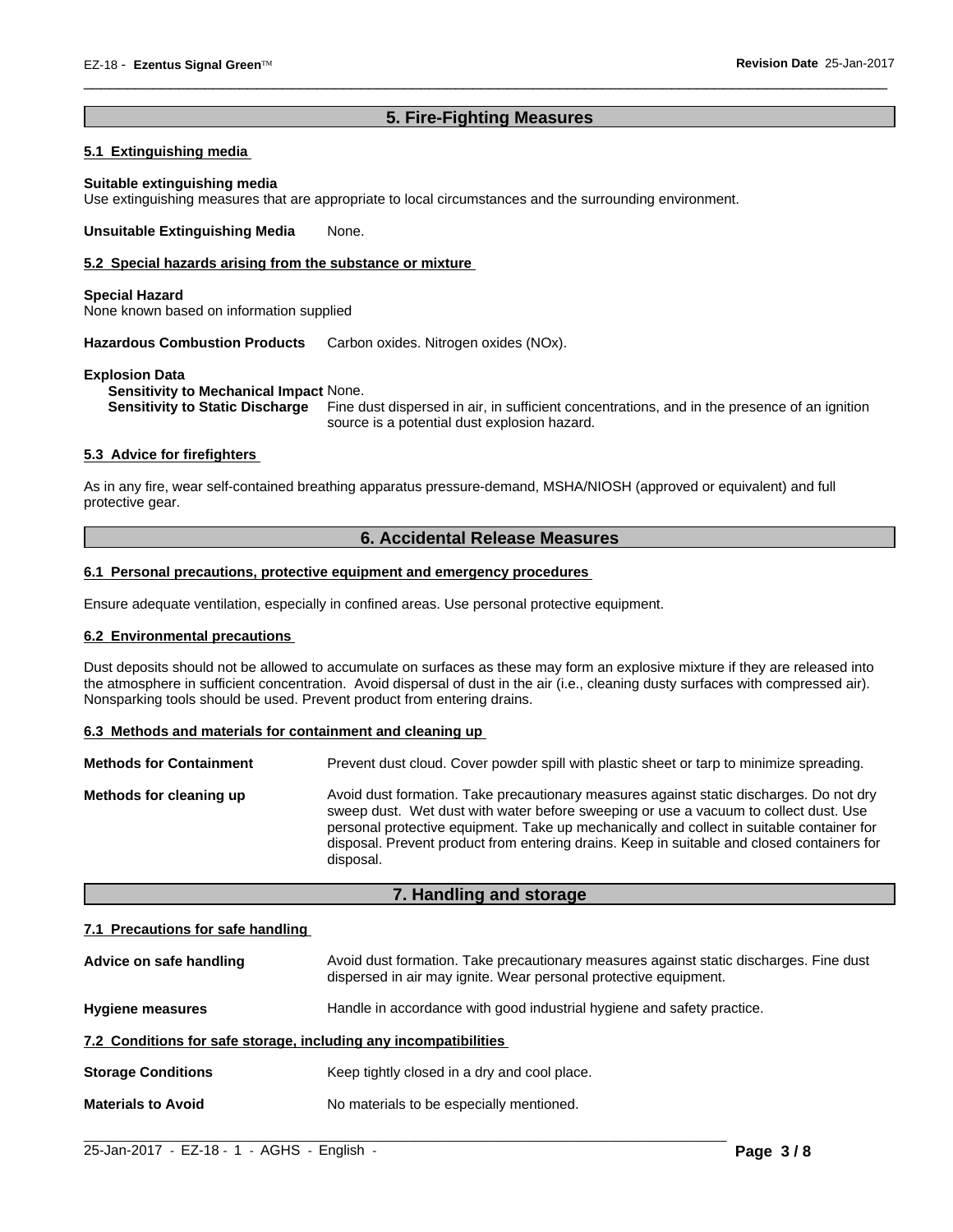# **8. Exposure controls/personal protection**

 $\overline{\phantom{a}}$  ,  $\overline{\phantom{a}}$  ,  $\overline{\phantom{a}}$  ,  $\overline{\phantom{a}}$  ,  $\overline{\phantom{a}}$  ,  $\overline{\phantom{a}}$  ,  $\overline{\phantom{a}}$  ,  $\overline{\phantom{a}}$  ,  $\overline{\phantom{a}}$  ,  $\overline{\phantom{a}}$  ,  $\overline{\phantom{a}}$  ,  $\overline{\phantom{a}}$  ,  $\overline{\phantom{a}}$  ,  $\overline{\phantom{a}}$  ,  $\overline{\phantom{a}}$  ,  $\overline{\phantom{a}}$ 

# **8.1 Exposure Guidelines**

| <b>Chemical Name</b>                               | <b>ACGIH TLV</b>                                 | <b>OSHA PEL</b> | <b>British Columbia</b> | Alberta | Quebec | <b>Ontario TWAEV</b> |
|----------------------------------------------------|--------------------------------------------------|-----------------|-------------------------|---------|--------|----------------------|
| $\sim$<br>÷.<br>Piament Green <sup>.</sup><br>v.i. | $\sim$ $\sim$<br>TWA.<br>ma/m <sup>3</sup><br>Cu |                 |                         |         |        |                      |
| 1328-53-6                                          | dust and mist                                    |                 |                         |         |        |                      |

#### **8.2 Appropriate engineering controls**

#### **Engineering Measures** Showers

Eyewash stations Ventilation systems.

#### **8.3 Individual protection measures, such as personal protective equipment**

| <b>Eye/Face Protection</b>    | Safety glasses with side-shields.                                                                              |
|-------------------------------|----------------------------------------------------------------------------------------------------------------|
| Skin and body protection      | Wear chemical resistant footwear and clothing such as gloves, an apron or a whole body<br>suit as appropriate. |
| <b>Respiratory protection</b> | . NIOSH/MSHA approved respiratory protection should be worn if exposure is anticipated.                        |
| <b>Hygiene measures</b>       | See section 7 for more information                                                                             |

# **9. Physical and chemical properties**

# **9.1 Information on basic physical and chemical properties**

| <b>Physical state</b>                       | Solid                                 |                          |                          |
|---------------------------------------------|---------------------------------------|--------------------------|--------------------------|
| Appearance                                  | Powder                                | Color                    | Green                    |
| Odor                                        | Mild                                  | <b>Odor Threshold</b>    | No information available |
|                                             |                                       |                          |                          |
| <b>Property</b>                             | Values                                | <b>Remarks • Methods</b> |                          |
| рH                                          |                                       | No information available |                          |
| <b>Melting/freezing point</b>               |                                       | No information available |                          |
| <b>Boiling point/boiling range</b>          |                                       | No information available |                          |
| <b>Flash Point</b>                          |                                       | No information available |                          |
| <b>Evaporation rate</b>                     |                                       | No information available |                          |
| Flammability (solid, gas)                   |                                       | No information available |                          |
| <b>Flammability Limits in Air</b>           |                                       |                          |                          |
| upper flammability limit                    |                                       | No information available |                          |
| lower flammability limit                    |                                       | No information available |                          |
| Vapor pressure                              |                                       | No information available |                          |
| <b>Vapor density</b>                        |                                       | No information available |                          |
| <b>Specific Gravity</b>                     | 1.2                                   |                          |                          |
| <b>Water solubility</b>                     | Insoluble in water                    |                          |                          |
| Solubility in other solvents                |                                       | No information available |                          |
| <b>Partition coefficient</b>                |                                       | No information available |                          |
| <b>Autoignition temperature</b>             |                                       | No information available |                          |
| <b>Decomposition temperature</b>            |                                       | No information available |                          |
| <b>Viscosity, kinematic</b>                 |                                       | No information available |                          |
| Viscosity, dynamic                          |                                       | No information available |                          |
|                                             |                                       |                          |                          |
| <b>Explosive properties</b>                 | Fine dust dispersed in air may ignite |                          |                          |
| <b>Oxidizing Properties</b>                 |                                       | No information available |                          |
| 9.2 Other information                       |                                       |                          |                          |
| Volatile organic compounds (VOC)<br>content | None                                  |                          |                          |
|                                             |                                       |                          |                          |

 $\_$  ,  $\_$  ,  $\_$  ,  $\_$  ,  $\_$  ,  $\_$  ,  $\_$  ,  $\_$  ,  $\_$  ,  $\_$  ,  $\_$  ,  $\_$  ,  $\_$  ,  $\_$  ,  $\_$  ,  $\_$  ,  $\_$  ,  $\_$  ,  $\_$  ,  $\_$  ,  $\_$  ,  $\_$  ,  $\_$  ,  $\_$  ,  $\_$  ,  $\_$  ,  $\_$  ,  $\_$  ,  $\_$  ,  $\_$  ,  $\_$  ,  $\_$  ,  $\_$  ,  $\_$  ,  $\_$  ,  $\_$  ,  $\_$  ,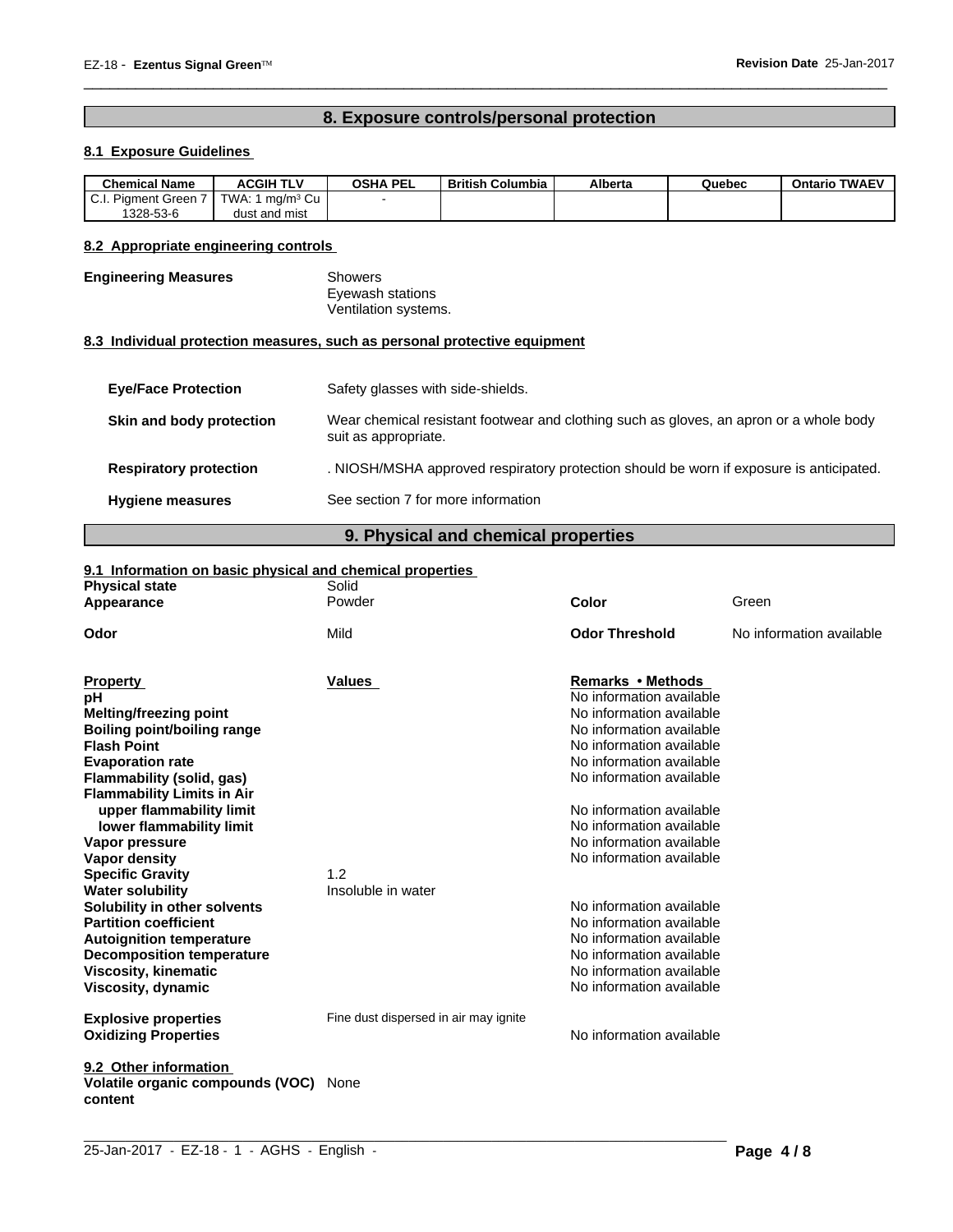# **10. Stability and Reactivity**

 $\overline{\phantom{a}}$  ,  $\overline{\phantom{a}}$  ,  $\overline{\phantom{a}}$  ,  $\overline{\phantom{a}}$  ,  $\overline{\phantom{a}}$  ,  $\overline{\phantom{a}}$  ,  $\overline{\phantom{a}}$  ,  $\overline{\phantom{a}}$  ,  $\overline{\phantom{a}}$  ,  $\overline{\phantom{a}}$  ,  $\overline{\phantom{a}}$  ,  $\overline{\phantom{a}}$  ,  $\overline{\phantom{a}}$  ,  $\overline{\phantom{a}}$  ,  $\overline{\phantom{a}}$  ,  $\overline{\phantom{a}}$ 

#### **10.1 Reactivity**

No dangerous reaction known under conditions of normal use

#### **10.2 Chemical stability**

Stable

#### **10.3 Possibility of hazardous reactions**

None under normal processing.

#### **10.4 Conditions to Avoid**

Dust formation. Take precautionary measures against static discharges.

#### **10.5 Incompatible Materials**

None known based on information supplied.

#### **10.6 Hazardous Decomposition Products**

None known based on information supplied.

# **11. Toxicological information**

#### **11.1 Acute toxicity**

#### **Numerical measures of toxicity: Product Information**

| LD50 Oral: |
|------------|
|            |
| 5.000      |
|            |
|            |

**Unknown Acute Toxicity** 5.09% of the mixture consists of ingredient(s) of unknown toxicity

#### **Numerical measures of toxicity: Component Information**

| <b>Chemical Name</b>            | LD50 Oral                                                  | LD50 Dermal | .C50 In<br>Inhalation |
|---------------------------------|------------------------------------------------------------|-------------|-----------------------|
| Piament Green<br>◡.୲.<br>$\sim$ | $\overline{\phantom{0}}$<br>3000<br>Rat<br>.) ma/ka<br>. . |             |                       |
| 1328-53-6                       |                                                            |             |                       |

 $\_$  ,  $\_$  ,  $\_$  ,  $\_$  ,  $\_$  ,  $\_$  ,  $\_$  ,  $\_$  ,  $\_$  ,  $\_$  ,  $\_$  ,  $\_$  ,  $\_$  ,  $\_$  ,  $\_$  ,  $\_$  ,  $\_$  ,  $\_$  ,  $\_$  ,  $\_$  ,  $\_$  ,  $\_$  ,  $\_$  ,  $\_$  ,  $\_$  ,  $\_$  ,  $\_$  ,  $\_$  ,  $\_$  ,  $\_$  ,  $\_$  ,  $\_$  ,  $\_$  ,  $\_$  ,  $\_$  ,  $\_$  ,  $\_$  ,

#### **11.2 Information on toxicologicaleffects**

#### **Skin corrosion/irritation**

Product Information • Not a dermal irritant Component Information • No information available

#### **Serious eye damage/eye irritation**

Product Information • Irritating to eyes Component Information • No information available

# **Respiratory or skin sensitization**

Product Information

• Did not cause sensitization on laboratory animals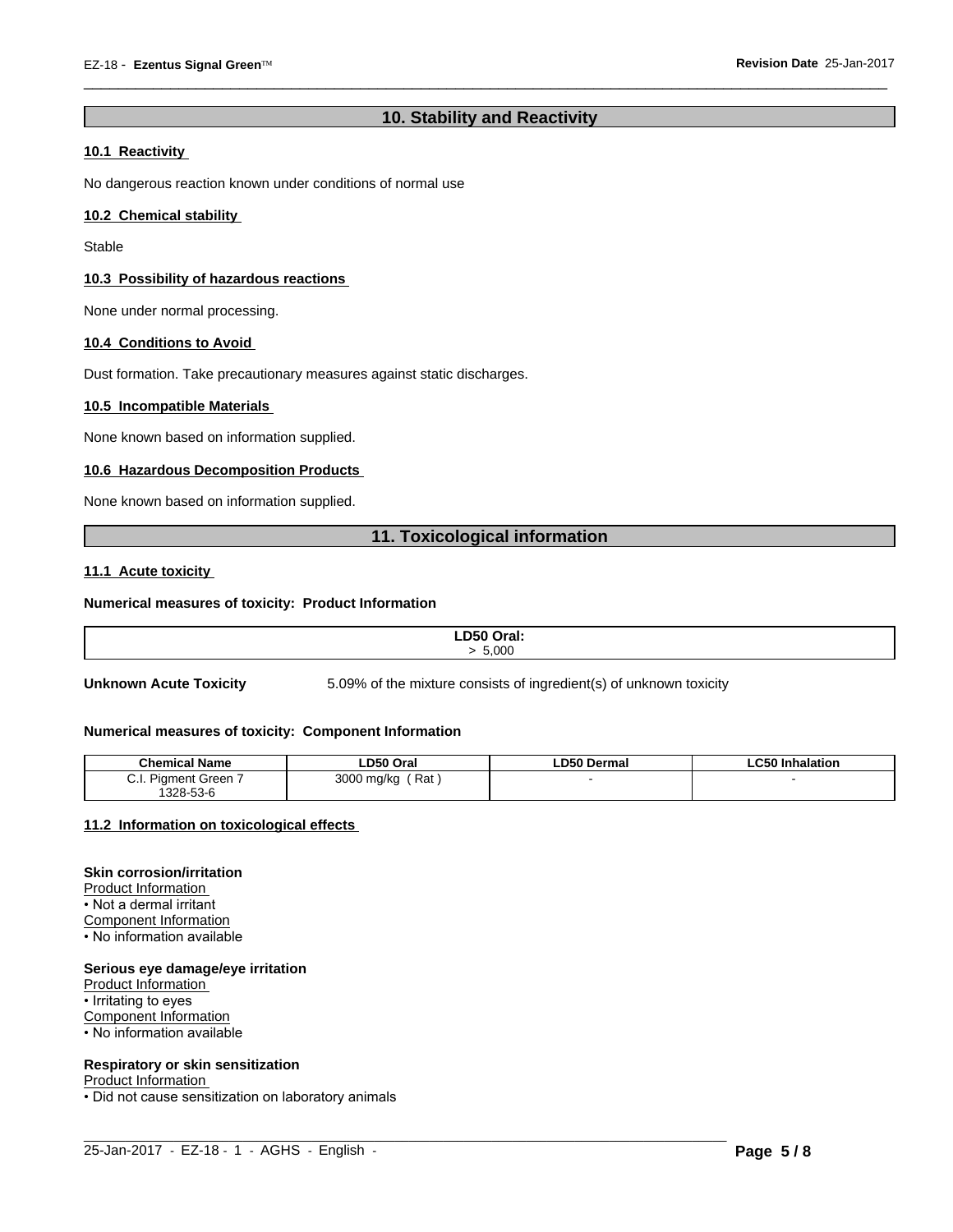Component Information • No information available

#### **Germ cell mutagenicity**

Product Information • No information available Component Information • No information available

#### **Carcinogenicity**

Product Information • Contains no ingredient listed as a carcinogen Component Information • No information available

#### **Reproductive toxicity**

Product Information • No information available Component Information • No information available

# **STOT - single exposure**

No information available

# **STOT - repeated exposure**

No information available

• No known effect

## **Other adverse effects**

Product Information • No information available Component Information • No information available

#### **Aspiration hazard**

Product Information • No information available

Component Information

• No information available

# **12. Ecological information**

 $\overline{\phantom{a}}$  ,  $\overline{\phantom{a}}$  ,  $\overline{\phantom{a}}$  ,  $\overline{\phantom{a}}$  ,  $\overline{\phantom{a}}$  ,  $\overline{\phantom{a}}$  ,  $\overline{\phantom{a}}$  ,  $\overline{\phantom{a}}$  ,  $\overline{\phantom{a}}$  ,  $\overline{\phantom{a}}$  ,  $\overline{\phantom{a}}$  ,  $\overline{\phantom{a}}$  ,  $\overline{\phantom{a}}$  ,  $\overline{\phantom{a}}$  ,  $\overline{\phantom{a}}$  ,  $\overline{\phantom{a}}$ 

#### **12.1 Toxicity**

**Ecotoxicity No information available** 

6.909 % of the mixture consists of components(s) of unknown hazards to the aquatic environment

#### **Ecotoxicity effects**

| Chemical Name        | Toxicity to algae | <b>Toxicity to fish</b>        | Toxicity to daphnia and other<br>aquatic invertebrates |
|----------------------|-------------------|--------------------------------|--------------------------------------------------------|
| C.I. Pigment Green 7 |                   | LC50: 96 h Lepomis macrochirus |                                                        |
| 1328-53-6            |                   | 752.4 mg/L static              |                                                        |

 $\_$  ,  $\_$  ,  $\_$  ,  $\_$  ,  $\_$  ,  $\_$  ,  $\_$  ,  $\_$  ,  $\_$  ,  $\_$  ,  $\_$  ,  $\_$  ,  $\_$  ,  $\_$  ,  $\_$  ,  $\_$  ,  $\_$  ,  $\_$  ,  $\_$  ,  $\_$  ,  $\_$  ,  $\_$  ,  $\_$  ,  $\_$  ,  $\_$  ,  $\_$  ,  $\_$  ,  $\_$  ,  $\_$  ,  $\_$  ,  $\_$  ,  $\_$  ,  $\_$  ,  $\_$  ,  $\_$  ,  $\_$  ,  $\_$  ,

# **12.2 Persistence and degradability**

No information available.

#### **12.3 Bioaccumulative potential**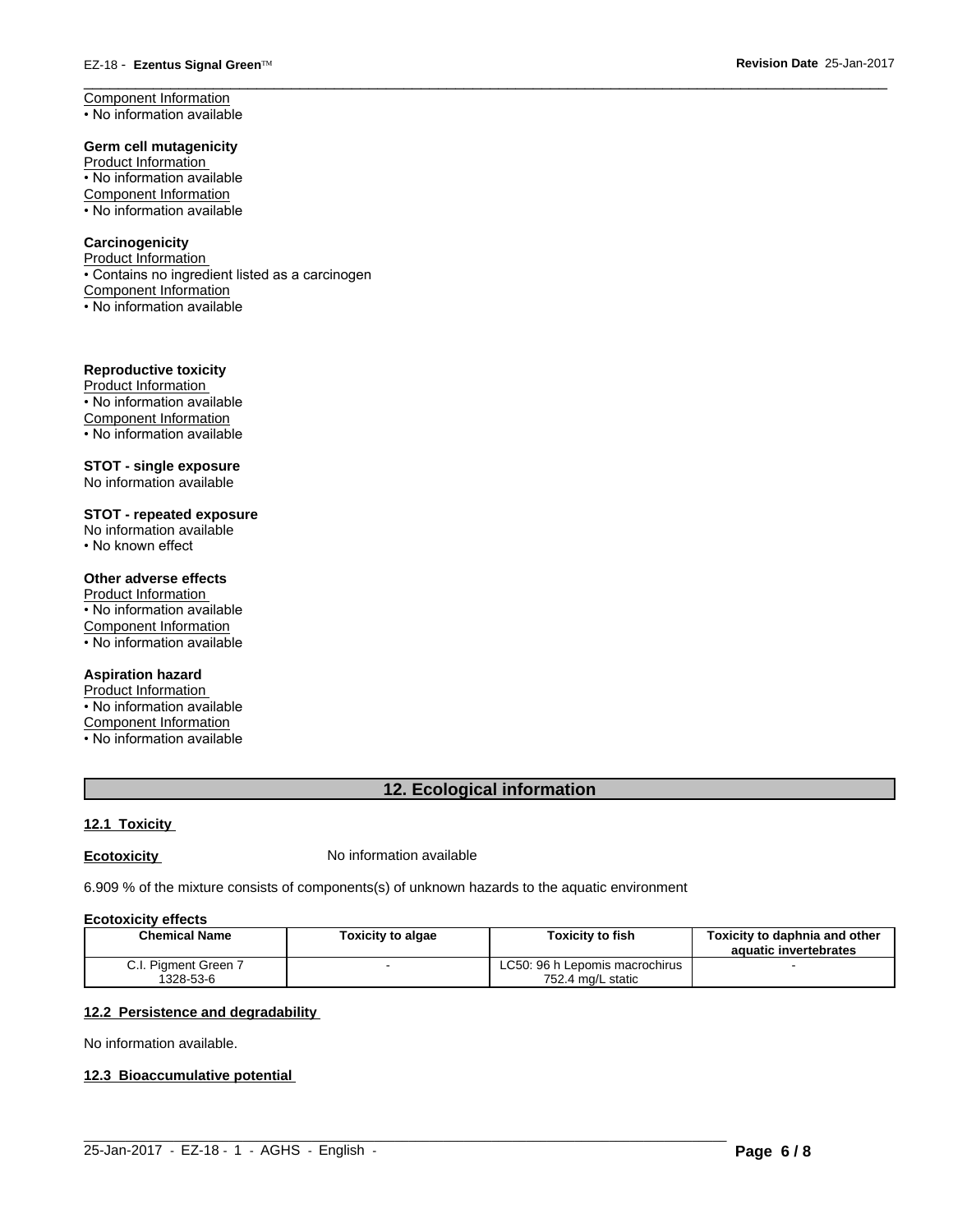Discharge into the environment must be avoided

#### **12.4 Mobility in soil**

No information available.

#### **12.5 Other adverse effects**

No information available

# **13. Disposal Considerations**

 $\overline{\phantom{a}}$  ,  $\overline{\phantom{a}}$  ,  $\overline{\phantom{a}}$  ,  $\overline{\phantom{a}}$  ,  $\overline{\phantom{a}}$  ,  $\overline{\phantom{a}}$  ,  $\overline{\phantom{a}}$  ,  $\overline{\phantom{a}}$  ,  $\overline{\phantom{a}}$  ,  $\overline{\phantom{a}}$  ,  $\overline{\phantom{a}}$  ,  $\overline{\phantom{a}}$  ,  $\overline{\phantom{a}}$  ,  $\overline{\phantom{a}}$  ,  $\overline{\phantom{a}}$  ,  $\overline{\phantom{a}}$ 

#### **13.1 Waste treatment methods**

Dispose of in accordance with federal, state, and local regulations.

#### **14. Transport Information**

| <u>DOT</u>  | Not regulated |
|-------------|---------------|
| <b>MEX</b>  | Not regulated |
| <b>IMDG</b> | Not regulated |
| <b>IATA</b> | Not regulated |

# **15. Regulatory information**

#### **15.1 International Inventories**

| <b>TSCA</b>          | Complies                 |
|----------------------|--------------------------|
| <b>DSL</b>           | -                        |
| <b>EINECS/ELINCS</b> | $\overline{\phantom{0}}$ |
| <b>ENCS</b>          | -                        |
| <b>IECSC</b>         | -                        |
| <b>KECL</b>          | -                        |
| <b>PICCS</b>         | -                        |
| <b>AICS</b>          | -                        |
| <b>NZIOC</b>         | -                        |

 **TSCA** - United States Toxic Substances Control Act Section 8(b) Inventory

 **DSL** - Canadian Domestic Substances List

 **EINECS/ELINCS** - European Inventory of Existing Chemical Substances/European List of Notified Chemical Substances

 **PICCS** - Philippines Inventory of Chemicals and Chemical Substances

 **ENCS** - Japan Existing and New Chemical Substances

 **IECSC** - China Inventory of Existing Chemical Substances

 **KECL** - Korean Existing and Evaluated Chemical Substances

 **PICCS** - Philippines Inventory of Chemicals and Chemical Substances

 **AICS** - Australian Inventory of Chemical Substances

 **NZIoC** - New Zealand Inventory of Chemicals

#### **15.2 U.S. Federal Regulations**

#### **SARA 313**

Section 313 of Title III of the Superfund Amendments and Reauthorization Act of 1986 (SARA). This product does not contain any chemicals which are subject to the reporting requirements of the Act and Title 40 of the Code of Federal Regulations, Part 372

 $\_$  ,  $\_$  ,  $\_$  ,  $\_$  ,  $\_$  ,  $\_$  ,  $\_$  ,  $\_$  ,  $\_$  ,  $\_$  ,  $\_$  ,  $\_$  ,  $\_$  ,  $\_$  ,  $\_$  ,  $\_$  ,  $\_$  ,  $\_$  ,  $\_$  ,  $\_$  ,  $\_$  ,  $\_$  ,  $\_$  ,  $\_$  ,  $\_$  ,  $\_$  ,  $\_$  ,  $\_$  ,  $\_$  ,  $\_$  ,  $\_$  ,  $\_$  ,  $\_$  ,  $\_$  ,  $\_$  ,  $\_$  ,  $\_$  ,

#### **15.3 Pesticide Information**